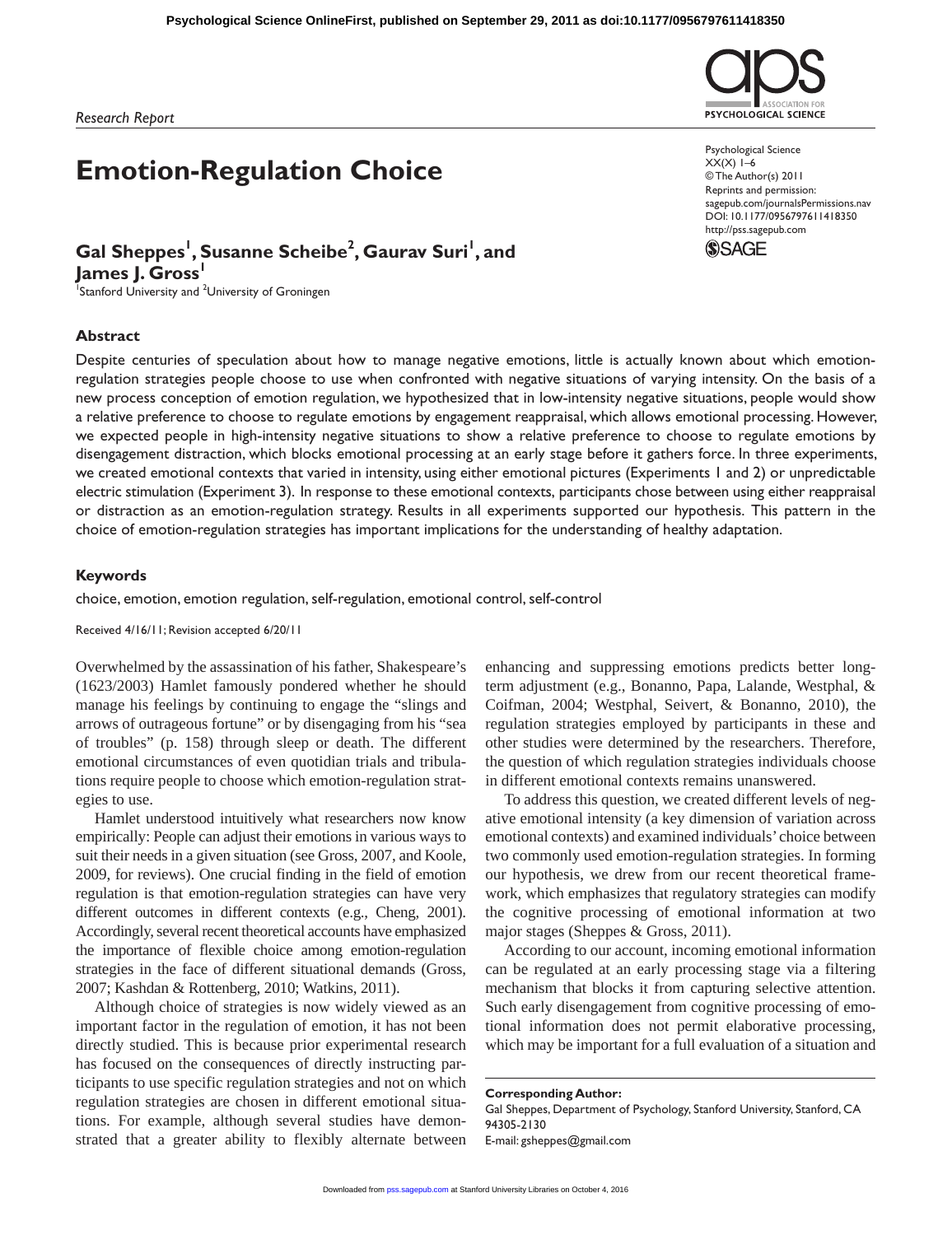the preparation of an adaptive response (Bradley, Codispoti, Cuthbert, & Lang, 2001; Wilson & Gilbert, 2008). However, disengagement at an early stage can successfully modulate low- and high-intensity emotional information before it gathers force. A major early-disengagement regulation strategy is *distraction*, which involves disengaging from negative emotion by producing neutral thoughts; that is, an early filter is used to block emotional information before it is represented in working memory for further evaluative processing (see Fig. 1a).

Incoming emotional information that passes the early filter can still be regulated at a late stage via a second filtering mechanism that operates at the level of semantic meaning and determines the final output of the system. In this case, engagement with emotional processing allows elaborated cognitive processing of the emotional information, but because this emotional information gathers force prior to its late modulation, engagement with emotional processing is less effective than early disengagement at modulating high-intensity emotional information. A major late-engagement strategy is *reappraisal*, which involves engaging with negative emotion by allowing emotional information to be represented in working memory and provided with elaborated meaning before it is reinterpreted via a late filter (see Fig. 1b).

Recent behavioral, electrophysiological, and neuroimaging studies in which participants have been instructed to employ early-disengagement distraction and late-engagement reappraisal are consistent with our account. Specifically, whereas engagement reappraisal has been shown to successfully modulate low-intensity emotions and to allow emotional processing, disengagement distraction has been found to result in impaired emotional processing but to be more effective at modulating high-intensity emotional stimuli (Sheppes

& Meiran, 2007, 2008). Reappraisal allows elaborative processing, which is reflected by a late modulation of the late positive potential (LPP), an electrocortical component that indicates increased processing of emotionally arousing information. In contrast, distraction involves early but stronger LPP modulation in cases of high emotional intensity (Thiruchselvam, Blechert, Sheppes, Rydstrom, & Gross, 2011). Reappraisal, which operates via a neural network associated with affective meaning, results in weaker modulation of the amygdala's response to high-intensity negative emotional stimuli than does distraction, which recruits a neural network associated with attentional control (Kanske, Heissler, Schonfelder, Bongers, & Wessa, 2011; McRae et al., 2010).

One crucial prediction that derives from our framework is that healthy individuals should demonstrate flexible regulatory choice, showing a relative preference for engagement reappraisal, which can modulate the emotional response while permitting thorough processing, in low-intensity emotional contexts and a relative preference for disengagement distraction, which blocks the emotional response before it gathers force, in high-intensity emotional contexts. In the present research, we sought to test this prediction in three experiments in which we manipulated the intensity of negative emotional contexts via emotional pictures (Experiments 1 and 2) and unpredictable electric stimulation (Experiment 3). In all three experiments, we examined participants' choices between disengagement distraction and engagement reappraisal.

# **Experiment 1**

Our goal in Experiment 1 was to examine which emotionregulation strategies participants chose to use in response to low-intensity and high-intensity negative pictures.



**Fig. 1.** Illustrations (adapted from Sheppes & Gross, 2011) of the underlying operation of distraction and reappraisal. The thickness of the lines representing the early-selection and late-selection filters reflects the ability of these filters to block emotional processing. In disengagement distraction (a), incoming emotional information (represented by the arrow for Stimulus 1, S1) is filtered out at an early selection phase. A neutral stream of information (represented by arrow S2) that corresponds to the neutral thoughts produced in distraction and that is semantically independent from the original emotional information dominates the final response. In engagement reappraisal (b), incoming emotional information (represented by arrow S1) passes the early filter, is attended, undergoes semantic analysis, and is provided with elaborative meaning prior to modulation via a neutral reinterpretation (represented by arrow S1') that is semantically dependent on the original emotional information. High-intensity emotional information (represented by the dashed arrow) passes through the late-selection filter and affects the final response.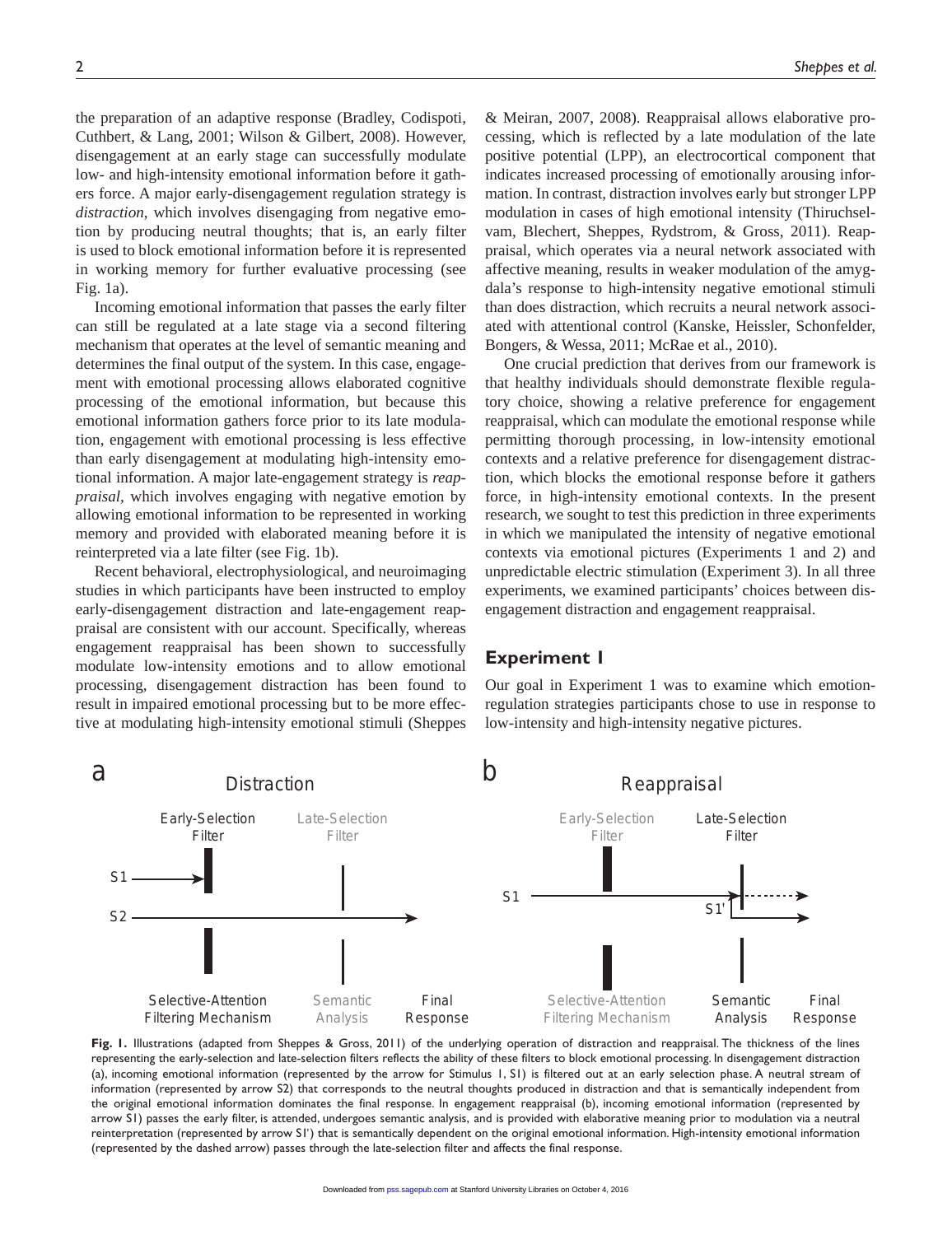# *Method*

Twenty healthy students (7 men, 13 women) viewed pictures meant to elicit varying levels of negative emotion (Lang, Bradley, & Cuthbert, 2008). During a four-trial training phase, participants looked at negative pictures and were instructed either to think about something that was emotionally neutral (distraction) or to think about each picture in a way that reduced its negative meaning (reappraisal). The training phase consisted of two distraction trials and two reappraisal trials (one low-intensity trial and one high-intensity trial for each strategy<sup>1</sup>); the order of strategies used on these trials was counterbalanced.

Participants then completed eight practice trials. The strategies employed by participants on four of these trials were predetermined (one trial for each strategy at each intensity level); in the remaining four trials (two trials at each intensity level), participants freely chose which strategy to use. To ensure that participants understood and adhered to the regulation strategies, we instructed them to talk out loud about their chosen strategies during the training and practice trials. Participants were corrected by the experimenter as needed. This procedure revealed that all participants were able to learn and employ both strategies; no participants had to be excluded from analyses.

Stimuli in the choice phase of the experiment comprised 30 pictures from the International Affective Picture System (Lang et al., 2008). We divided these pictures into two sets with differing intensity levels on the basis of their normative ratings for arousal  $(1 = low; 9 = high)$  and valence  $(1 = very\ unpleasant)$ *ant*; 9 = *highly pleasant*). The 30 pictures (see the Supplemental Material available online for a complete list of stimuli) consisted of 15 low-intensity pictures (mean arousal  $= 5.01$ ; mean valence  $= 3.41^2$ ) and 15 high-intensity pictures (mean

arousal = 6.12; mean valence = 1.99),  $Fs(1, 28) > 19.01$ ,  $ps <$ .001. Previous studies have established that arousal and valence differences of the magnitude separating our lowintensity and high-intensity stimuli are sufficient to create different levels of emotional-response activation, as indicated by physiological arousal (Bradley et al., 2001) and electrocortical markers of negativity (Weinberg & Hajcak, 2010). On each of the 30 trials, participants previewed a picture for 500 ms and then chose between the reappraisal and distraction strategies by pressing one of two buttons; assignment of the reappraisal and distraction strategies to the response buttons was counterbalanced across participants. Participants then implemented their chosen strategy while viewing the picture for 5,000 ms. We videotaped participants to ensure that they viewed each picture the whole time.

#### *Results and discussion*

Figure 2a shows that participants chose to employ reappraisal on 76.3% of the low-intensity trials (95% confidence interval, or CI: [66.3, 86.3]), but chose to employ distraction on 70.7% of the high-intensity trials (95% CI: [60.7, 80.7]), *F*(1, 19) = 47.54,  $p < .000001$ ,  $p^2 = .71$ . This bias in regulatory decision making was observed in 90% (18/20) of the participants. These findings provide clear support for our hypothesis.

#### **Experiment 2**

Our three main goals in Experiment 2 were to attempt to replicate the results of Experiment 1, to further show that participants adhered to their chosen strategies, and to seek empirical evidence for the differential processing involved in distraction and reappraisal.



Fig. 2. Examples of stimuli (top row) and results (bottom row) from (a) Experiment 1 and (b) Experiment 3. The pie charts show the percentage of trials on which participants chose to employ distraction or reappraisal in response to low-intensity and high-intensity emotional pictures (Experiment 1) and in response to low-intensity and high-intensity electric shocks (Experiment 3). In compliance with copyright laws, the pictures in (a) are similar but not identical to the pictures presented in the experiment.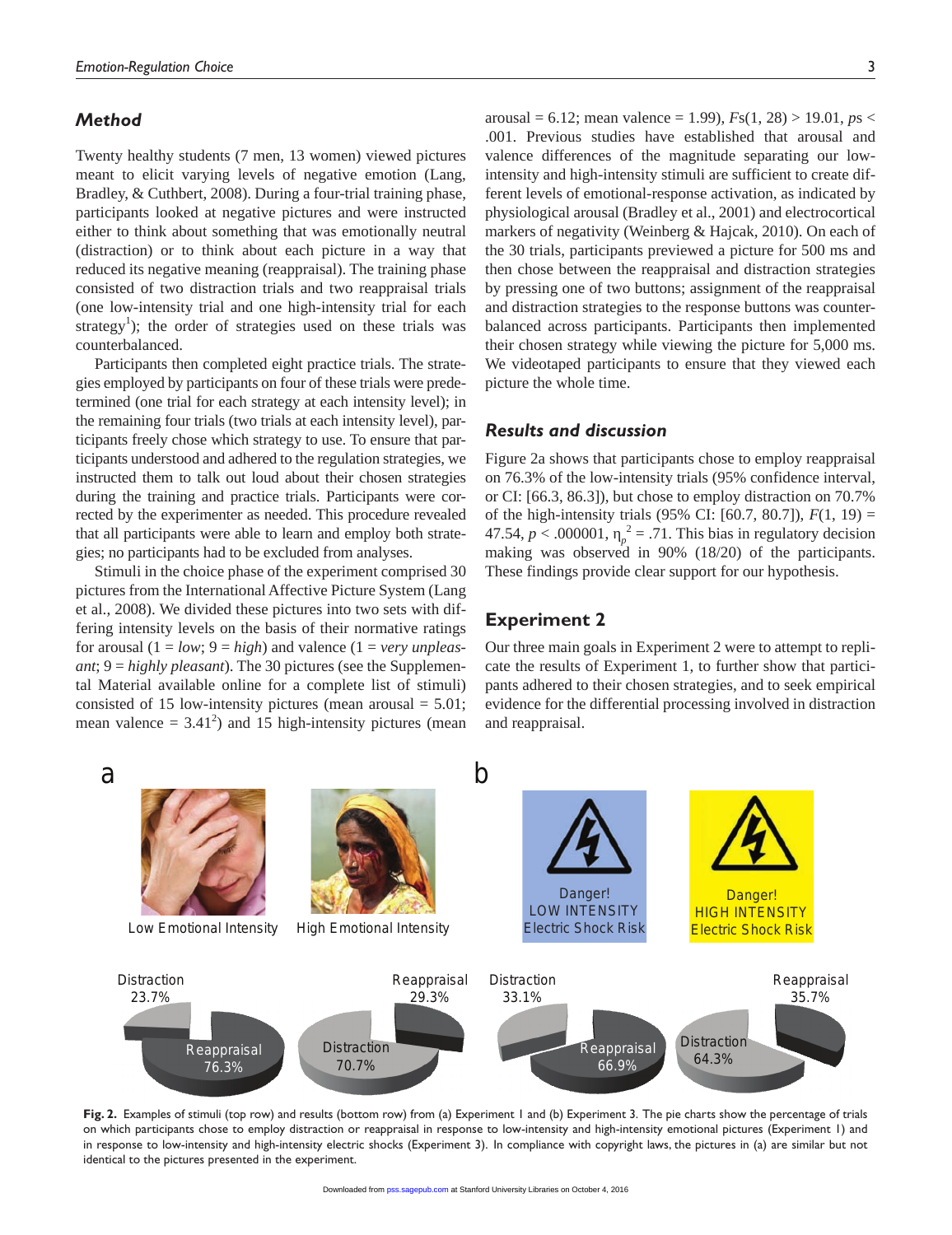# *Method*

Twenty healthy students (13 men, 7 women) participated in Experiment 2, which was identical to Experiment 1 except for the following changes. In order to better estimate adherence to the chosen strategies, we instructed participants to talk out loud about their chosen strategy on each trial not only during the training and practice phases, but also during the choice phase. Following the choice phase, participants were given a surprise memory test to assess their memory of the pictures presented (Kron, Schul, Cohen, & Hassin, 2010). This test allowed us to evaluate the differing emotional processing involved in distraction and reappraisal: The blocking of emotional information from being processed via disengagement distraction should result in worse memory than should the elaborated emotional processing of engagement reappraisal (Sheppes & Meiran, 2007, 2008).

On each of the 30 trials of the memory test, participants were presented with two pictures. One picture had been presented during the choice phase (e.g., a picture of a crying baby); the other picture was a Photoshop-modified version of the same picture. In half of these modified pictures, a central emotional feature had been added (e.g., the baby had extra tears); in the other half, a central emotional feature had been excluded (e.g., the baby was missing a few tears). Above the two pictures, a keyword pertaining to the difference between the pictures was presented (e.g., "tears"). Note that we performed a conservative test of the link between impaired memory for emotional content and the distraction strategy in our choice paradigm because some aspects of our procedure could have affected our results. For example, participants attended to all of the pictures while they were previewed prior to each regulatory choice in the choice phase, and highly arousing emotional features, which are associated with a preference for distraction, are better remembered than low-intensity emotional features are (Mather, 2007).

## *Results and discussion*

Results from Experiment 2 replicated those from Experiment 1: Participants chose to employ reappraisal on 74.9% of the low-intensity trials (95% CI: [66.3, 83.6]), but chose to employ distraction on 60.0% of the high-intensity trials (95% CI: [51.3, 68.7]),  $F(1, 19) = 56.30, p < .00001, \frac{p}{p} =$ .75. This pattern of results was observed in 90% (18/20) of participants.

To evaluate participants' adherence to their choice of strategy, a judge blind to participants' regulatory choices (as indicated by which response button they pressed) coded which strategy participants talked about during the 5,000-ms regulatory implementation period. Agreement approached a perfect score (98.4%).

An analysis of variance revealed that memory for emotional content was impaired following disengagement distraction ( $M = 55.3\%$  correct,  $SD = 3.4\%$ ), relative to engagement reappraisal ( $M = 65.4\%$  correct,  $SD = 2.9\%$ ),  $F(1, 19) = 4.53$ ,  $p < .05$ ,  $p^2 = .19$ , an indication of differential processing. Furthermore, participants' performance on the memory test was significantly greater than chance (50%) for pictures they had viewed while employing reappraisal,  $t(19) = 5.12$ ,  $p < .00001$ , but not for pictures they had viewed while employing distraction,  $t(19) = 1.55$ , n.s.

# **Experiment 3**

Although affective pictures are powerful inducers of negative emotions, they are nonetheless only symbolic representations of real-life events. Therefore, in Experiment 3, we tested whether participants would display the same pattern of choices demonstrated in Experiments 1 and 2 when regulating anticipatory anxiety in response to the administration of unpredictable electric shocks of varying intensity.

#### *Method*

Sixteen healthy students (6 men, 10 women) took part in this experiment. We used a customized calibration to determine low-intensity and high-intensity levels of electric stimulation, which was administered via two Ag-AgCl electrodes placed on the lower left arm. High-intensity stimulation was perceived as strong, unpleasant, and requiring effort to tolerate. Low-intensity stimulation was perceived as mild, slightly unpleasant, and requiring little effort to tolerate. The mean objective level of intensity of the low-intensity shocks was 56% of that of the high-intensity shocks. In a training phase, participants were instructed on how to employ the distraction and reappraisal strategies and were guided through four example trials, one for each strategy at each intensity level. Participants then completed six practice trials in which they received shocks; the strategies employed by participants on four trials were predetermined (one trial for each strategy at each intensity level), and the strategies employed on the other two trials (one high-intensity trial and one low-intensity trial) were freely chosen by participants.

As in Experiment 1, we ensured that participants understood and adhered to the strategies by having them talk out loud about their strategy on each trial of the training and practice phases. This procedure showed that participants were able to learn and employ both strategies, and no participant needed to be excluded from analysis. The choice phase of the experiment comprised 20 trials on which an electric shock was administered (10 trials at each level of intensity). On each trial, participants viewed a brief written description of the intensity level of the upcoming shock and then chose between the reappraisal and distraction strategies. Before each shock was administered, participants implemented their chosen strategy during an anticipatory period. The length of this period varied pseudorandomly across trials: 5, 10, 13, or 17 s  $(M =$ 12.5 s). Between trials, participants were given a 10-s break to minimize possible effects of their sensory pain.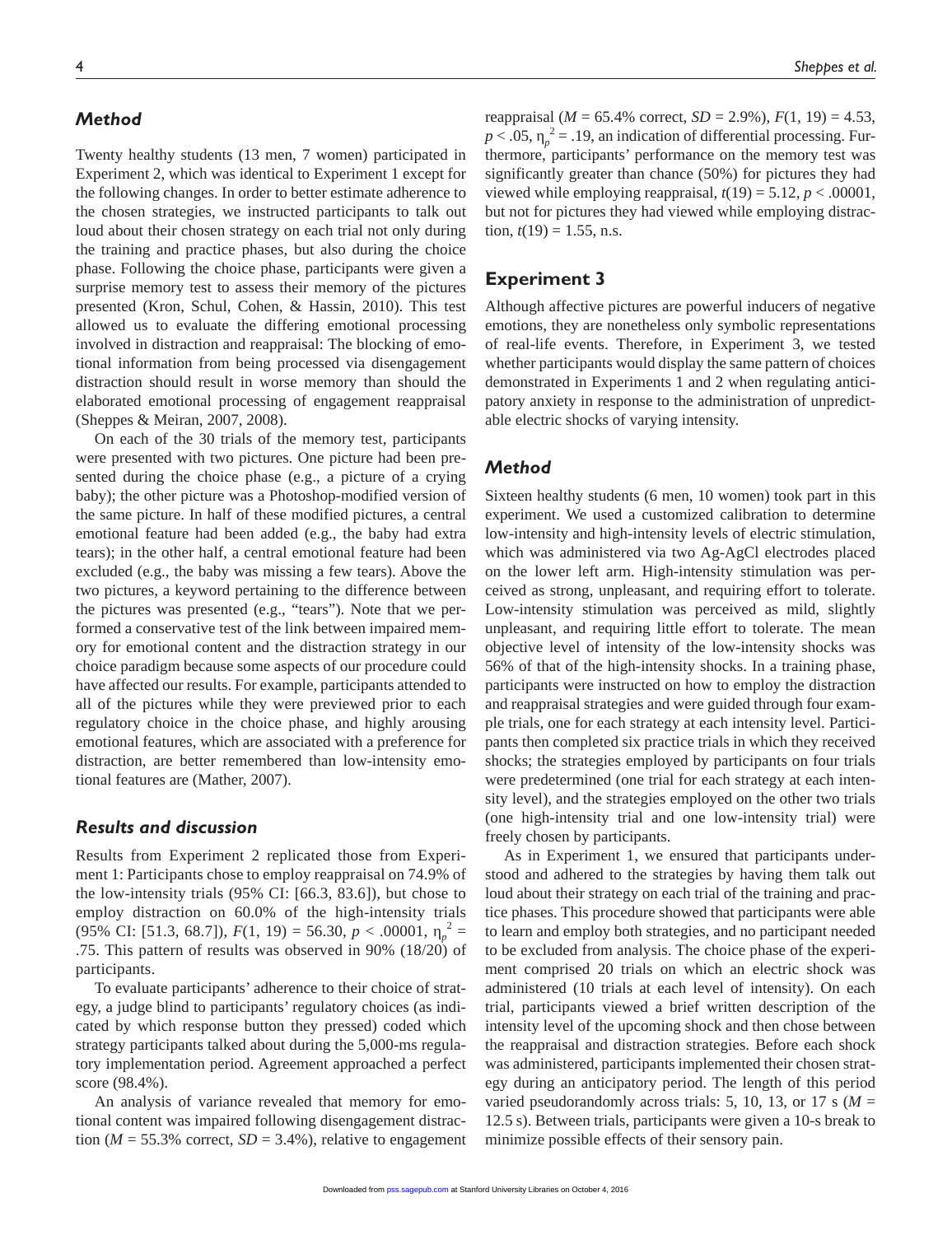### *Results and discussion*

Figure 2b shows that participants chose to employ reappraisal on 66.9% of the low-intensity-shock trials (95% CI: [52.9, 80.9]), but chose distraction on 64.3% of the high-intensityshock trials (95% CI: [50.3, 78.3]), *F*(1, 15) = 11.29, *p* < .01,  $p_p^2$  = .43. This pattern of results was observed in 75% (12/16) of participants. These findings provide a conceptual replication of our results from Experiments 1 and 2 and show that our findings from the two earlier studies generalize to a real-life emotion-eliciting context.

### **General Discussion**

Our results from three experiments involving symbolic and real-life emotion-eliciting contexts demonstrate that healthy individuals manage their emotions by flexibly switching between a relative preference for engagement reappraisal, which allows emotional processing, when the intensity of negative emotion is low and for disengagement distraction, which blocks emotional processing at an early stage, when the intensity of negative emotion is high.

Our finding that individuals choose to engage with lowintensity emotional stimuli via reappraisal is consistent with previous studies that have repeatedly shown that the reinterpretation of emotional events can be a highly effective form of emotion regulation (see Gross, 2002, for a review). By contrast, our finding that individuals choose to disengage from high-intensity emotional stimuli via distraction may be somewhat more surprising. Classical conceptual models have highlighted the importance of engagement with emotional stimuli and the adverse impact of chronic disengagement and inhibition (e.g., Pennebaker, 1997). However, a new generation of studies has begun to cast doubt on these initial findings by showing that under adverse situations, reduced emotional responding sometimes predicts better long-term functioning (Bonanno & Keltner, 1997).

Our results and theorizing provide an important extension of prior models of emotion regulation. According to the process model of emotion regulation (Gross, 2002), emotionregulation strategies differ in the timing of their primary impact during the emotion-generative process. The biasing of the deployment of attention in distraction occurs earlier than does the modulation of stimulus meaning in reappraisal. Nevertheless, this model emphasizes commonalities between distraction and reappraisal by categorizing both strategies as antecedent focused; in other words, they both operate before emotional-response tendencies are fully activated. Our new framework highlights distinctions between types of processing within the antecedent-focused regulation category and suggests that engagement reappraisal may be optimal in low-intensity emotional situations but costly, relative to disengagement distraction, in high-intensity emotional situations (Sheppes & Gross, 2011).

Our findings dovetail nicely with accounts of diverse forms of psychopathology in which emotional equilibrium breaks down under conditions of diminished flexibility in emotion regulation (Kashdan & Rottenberg, 2010). For example, depression is thought to involve an inflexible and maladaptive ruminative engagement with highly negative emotional information, and anxiety is thought to involve an inflexible and maladaptive avoidant disengagement from low-intensity negative information.

Our research leaves many questions to be answered by future studies. First, although emotional intensity appears to be a key determinant of emotion-regulation choice, other factors in the choice of emotion-regulation strategies, such as individuals' goals and the availability of cognitive resources, should be evaluated. Second, because we directly assessed choices between two commonly used regulation strategies, our results illuminate many contexts in which people are motivated to regulate negative emotions and thus need to choose between salient regulatory options. Future research will be needed to assess the absolute preference associated with each regulation strategy. Finally, although the regulatory-choice preferences we observed were quite consistent, future studies should evaluate individual differences in regulatory choices and their relationship to long-term adaptation.

#### **Declaration of Conflicting Interests**

The authors declared that they had no conflicts of interest with respect to their authorship or the publication of this article.

#### **Supplemental Material**

Additional supporting information may be found at http://pss.sagepub .com/content/by/supplemental-data

#### **Notes**

1. In an effort to minimize the influence of this knowledge on their regulatory choice behavior, we did not explicitly tell participants that the emotional pictures varied in intensity.

2. In the International Affective Picture System, lower scores on the valence scale represent higher levels of negative emotion.

#### **References**

- Bonanno, G. A., & Keltner, D. (1997). Facial expressions of emotion and the course of conjugal bereavement. *Journal of Abnormal Psychology*, *106*, 126–137.
- Bonanno, G. A., Papa, A., Lalande, K., Westphal, M., & Coifman, K. (2004). The importance of being flexible: The ability to both enhance and suppress emotional expression predicts long-term adjustment. *Psychological Science*, *15*, 482–487.
- Bradley, M. M., Codispoti, M., Cuthbert, B. N., & Lang, P. J. (2001). Emotion and motivation I: Defensive and appetitive reactions in picture processing. *Emotion*, *1*, 276–298.
- Cheng, C. (2001). Assessing coping flexibility in real-life and laboratory settings: A multimethod approach. *Journal of Personality and Social Psychology*, *80*, 814–833.